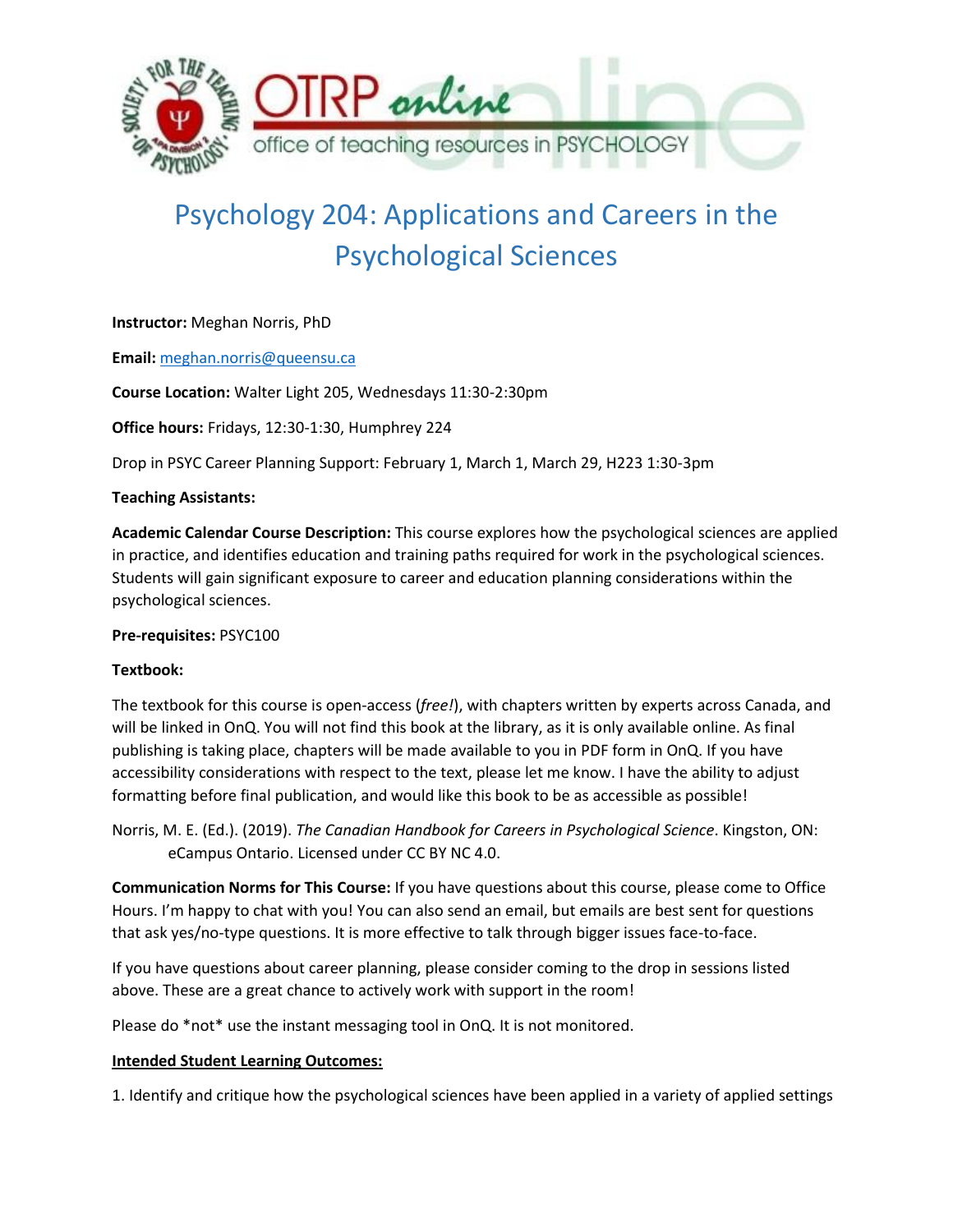- 2. Identify and investigate barriers to rigorous application of psychological science in applied settings
- 3. Analyze differences across both discipline and cultural contexts with respect to psychological science application
- 4. Identify demonstrable skills developed through training in the psychological sciences that can be applied to a variety of careers
- 5. Develop and demonstrate professional standards in psychological science communication (both personal and public communications)
- 6. Identify training pathways required for careers in the psychological sciences, including the ability to search and identify likely salaries associated with a variety of careers in the psychological sciences

*Instructor Welcome: Welcome to PSYC204! This course integrates lecture and in-class active learning exercises to facilitate development of both skills and knowledge related to applications of psychological science, and careers in psychological science. Regular in-class exercises are designed to give students hands-on experience with active instructor engagement and support. It is expected that students will attend class and participate in these activities. Throughout the course you will also have the opportunity to engage with world-recognized experts in a variety of sub-disciplines within Psychological Science. You will gain experience asking targeted questions of experts in the field of psychological science, receiving instructor feedback to help you hone this important professional skill. Assessments also include tests, a report on a scholarly talk of your choosing, and a project proposal. Assessments are outlined below, and rubrics can be found in OnQ.*

*To support you in your learning, in addition to in-class activities designed to give you practice with related skills and content related to this course, you will also have opportunities for self-assessment through OnQ.*

*For the instructional team to give you helpful feedback on your work, is expected that you will come to class with your readings done as scheduled, and any scheduled work completed (e.g., interview questions). This is a very active class with multiple types of assessment. That said, life happens. To accommodate for life's curveballs, Universal Design supports are built into this course, as described in the context of each assessment.* 

*Thank you for being here! I'm excited to share the semester and this course with you.*

| Date                   | Topic & Readings              | <b>Activities and Deadlines</b>    |  |
|------------------------|-------------------------------|------------------------------------|--|
| Wednesday, January 9,  | Introduction to Careers in    | Any unfinished in class            |  |
| 2019                   | <b>Psychological Science</b>  | activities from this week's        |  |
|                        |                               | class are due no later than        |  |
|                        | Guest: Miguel Hahn, MA        | January 14 <sup>th</sup> , 12:01am |  |
|                        |                               |                                    |  |
|                        | Readings: Chapter 1           |                                    |  |
| Wednesday, January 16, | Career Development + Research | Any unfinished in class            |  |
| 2019                   | methods                       | activities from this week's        |  |

Course Outline: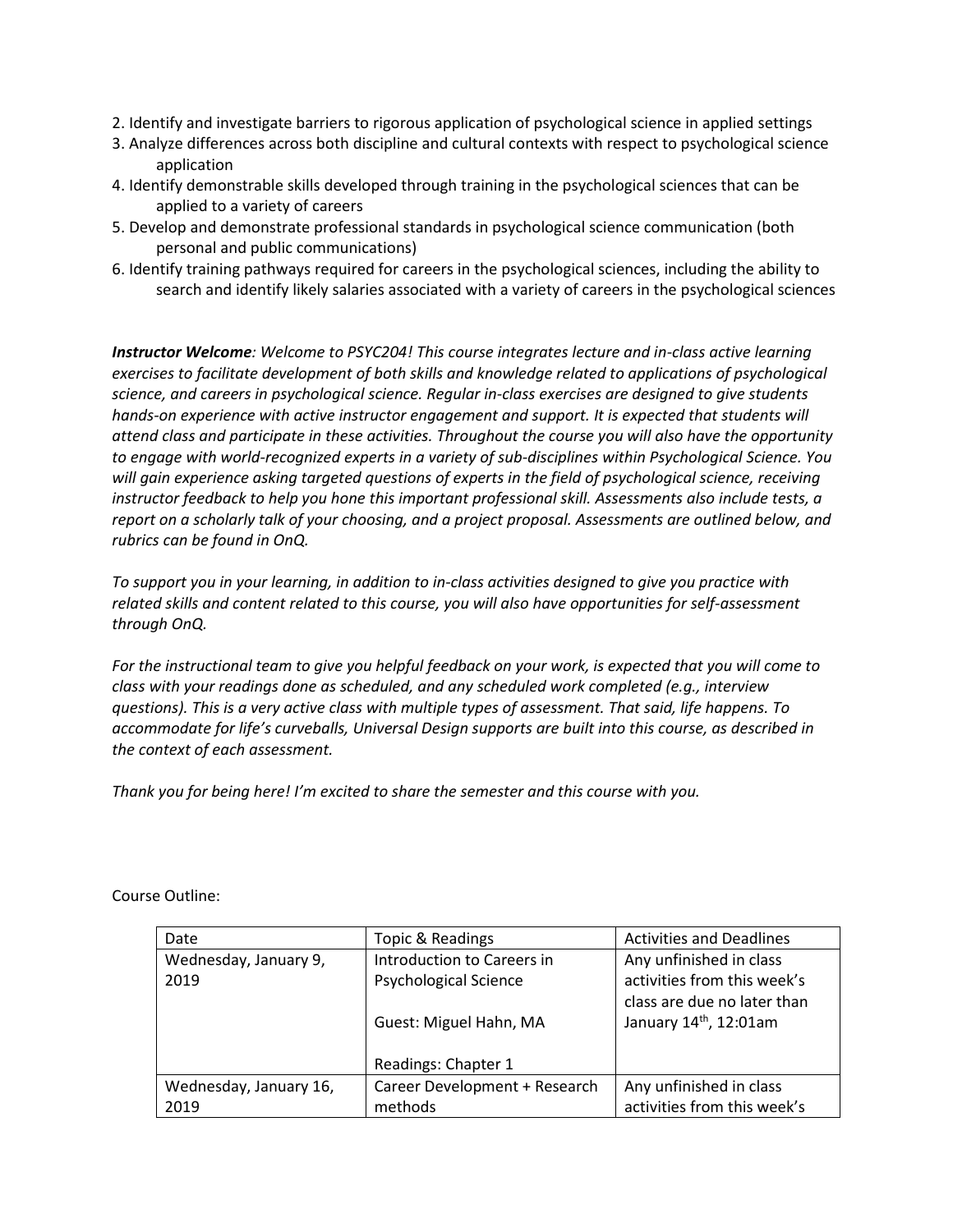|                         |                                              | class are due no later than                            |
|-------------------------|----------------------------------------------|--------------------------------------------------------|
|                         | Readings: 2 & 3                              | January 21 <sup>th</sup> , 12:01am                     |
| Wednesday, January 23,  | <b>Ethics</b>                                | Interview questions due                                |
| 2019                    |                                              | Monday, January 21,                                    |
|                         | Readings: Chapter 4                          | 12:01am                                                |
|                         | Guest: Jennifer Couture,                     | <b>CORE Ethics Completion Due</b>                      |
|                         | Manager, Research Ethics                     | Wednesday, January 23,                                 |
|                         | Compliance, Queen's University               | 12:01am                                                |
|                         |                                              |                                                        |
|                         |                                              | Any unfinished in class                                |
|                         |                                              | activities from this week's                            |
|                         |                                              | class are due no later than                            |
|                         |                                              | January 28 <sup>th</sup> , 12:01am                     |
| Wednesday, January 30,  | <b>Clinical Psychology &amp; Counselling</b> | Interview questions due                                |
| 2019                    | Psychology                                   | Monday, January 28,                                    |
|                         |                                              | 12:01am                                                |
|                         | Readings: Chapter 5, 6                       |                                                        |
|                         |                                              | Any unfinished in class<br>activities from this week's |
|                         | Guest: Tess Clifford, PhD 12:30-<br>1:45pm   | class are due no later than                            |
|                         |                                              | February 4, 12:01am                                    |
| Wednesday, February 6,  | Social Psychology                            | Any unfinished in class                                |
| 2019                    |                                              | activities from this week's                            |
|                         | Readings: Chapter 7                          | class are due no later than                            |
|                         |                                              | February 11, 12:01am                                   |
| Wednesday, February 13, | Test 1 + Resumes                             | Midterm Test: in-class                                 |
| 2019                    |                                              |                                                        |
|                         | No readings                                  |                                                        |
|                         |                                              |                                                        |
|                         | Guest: Miguel Hahn, MA 1:30-                 |                                                        |
| Wednesday, February 20, | 2:20 <sub>pm</sub>                           |                                                        |
| 2019: FEBRUARY BREAK    |                                              | Have a great break!                                    |
| Wednesday, February 27, | Developmental Psychology                     | Interview questions due                                |
| 2019                    |                                              | Monday, February 25,                                   |
|                         | Readings: Chapter 8                          | 12:01am                                                |
|                         | Valerie Kuhlmeier, PhD                       |                                                        |
|                         |                                              | NOTE: Scholarly talk reports                           |
|                         |                                              | must be submitted prior to                             |
|                         |                                              | March 1 if you would like an                           |
|                         |                                              | opportunity to edit and                                |
|                         |                                              | revise your submission for re-                         |
|                         |                                              | grading                                                |
|                         |                                              |                                                        |
|                         |                                              | Any unfinished in class<br>activities from this week's |
|                         |                                              |                                                        |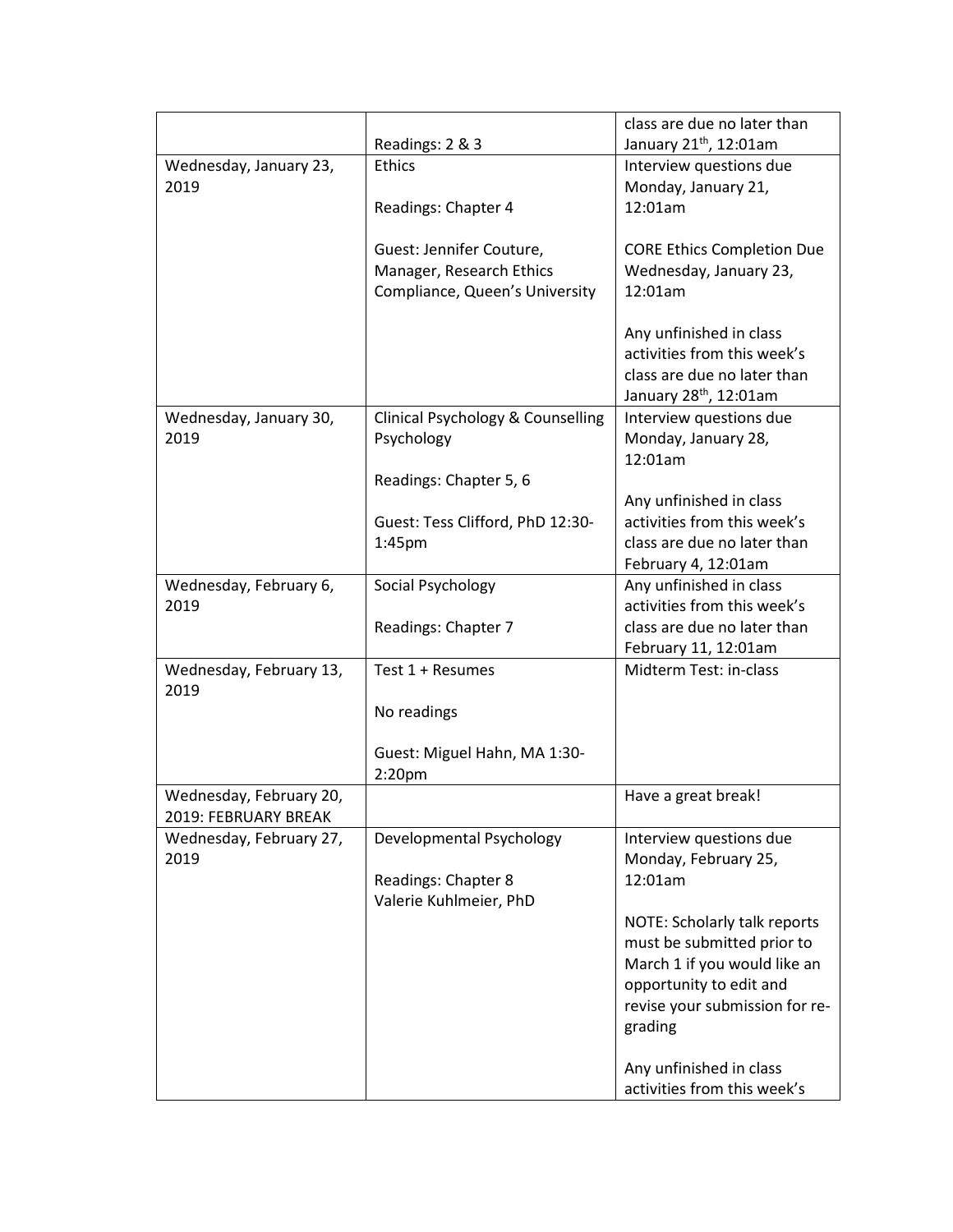|                           |                                 | class are due no later than |
|---------------------------|---------------------------------|-----------------------------|
|                           |                                 | March 4, 12:01am            |
| Wednesday, March 6, 2019  | Brain, Behaviour, & Cognitive   | Interview questions due     |
|                           | <b>Sciences</b>                 | Monday, March 4, 12:01am    |
|                           |                                 |                             |
|                           | Readings: Chapter 9             | Any unfinished in class     |
|                           | Guest: TBA                      | activities from this week's |
|                           |                                 | class are due no later than |
|                           |                                 | March 11, 12:01am           |
| Wednesday, March 13,      | Industrial/Organizational       | Interview questions due     |
| 2019                      | Psychology                      | Monday, March 11, 12:01am   |
|                           |                                 |                             |
|                           | Readings: Chapter 10            | Capstone Project Due March  |
|                           |                                 | 13th 11:59pm                |
|                           | Guest: Julian Barling, PhD      |                             |
|                           |                                 | Any unfinished in class     |
|                           |                                 | activities from this week's |
|                           |                                 | class are due no later than |
|                           |                                 | March 18, 12:01am           |
| Wednesday, March 20,      | Psychology & The Law            | Interview questions due     |
| 2019                      |                                 | Monday, March 18, 12:01am   |
|                           | Readings: Chapter 11            |                             |
|                           |                                 | Any unfinished in class     |
|                           | Guest: Rod Lindsay, PhD 1-      | activities from this week's |
|                           | 2:20pm                          | class are due no later than |
|                           |                                 | March 25, 12:01am           |
| Wednesday, March 27,      | Sport Psychology                | Interview questions due     |
| 2019                      |                                 | Monday, March 25, 12:01am   |
|                           | Readings: Chapter 12            |                             |
|                           |                                 | Any unfinished in class     |
|                           | Guest: Lori Dithurbide, PhD 1-  | activities from this week's |
|                           | $2:20$ pm                       | class are due no later than |
|                           |                                 | April 1, 12:01am            |
| Wednesday, April 3, 2019: | Community Psychology +          |                             |
|                           | <b>Environmental Psychology</b> |                             |
|                           |                                 |                             |
|                           | Readings: Chapter 13 & 14       |                             |

## **Assessments:**

Rubrics for written assignments are available in OnQ. These are intended to help guide you as you complete your work.

Students can expect in-class activities and interview questions to be graded within a 1-week time period. Please check the OnQ Assignment Dropbox, as you will receive feedback on your submissions there.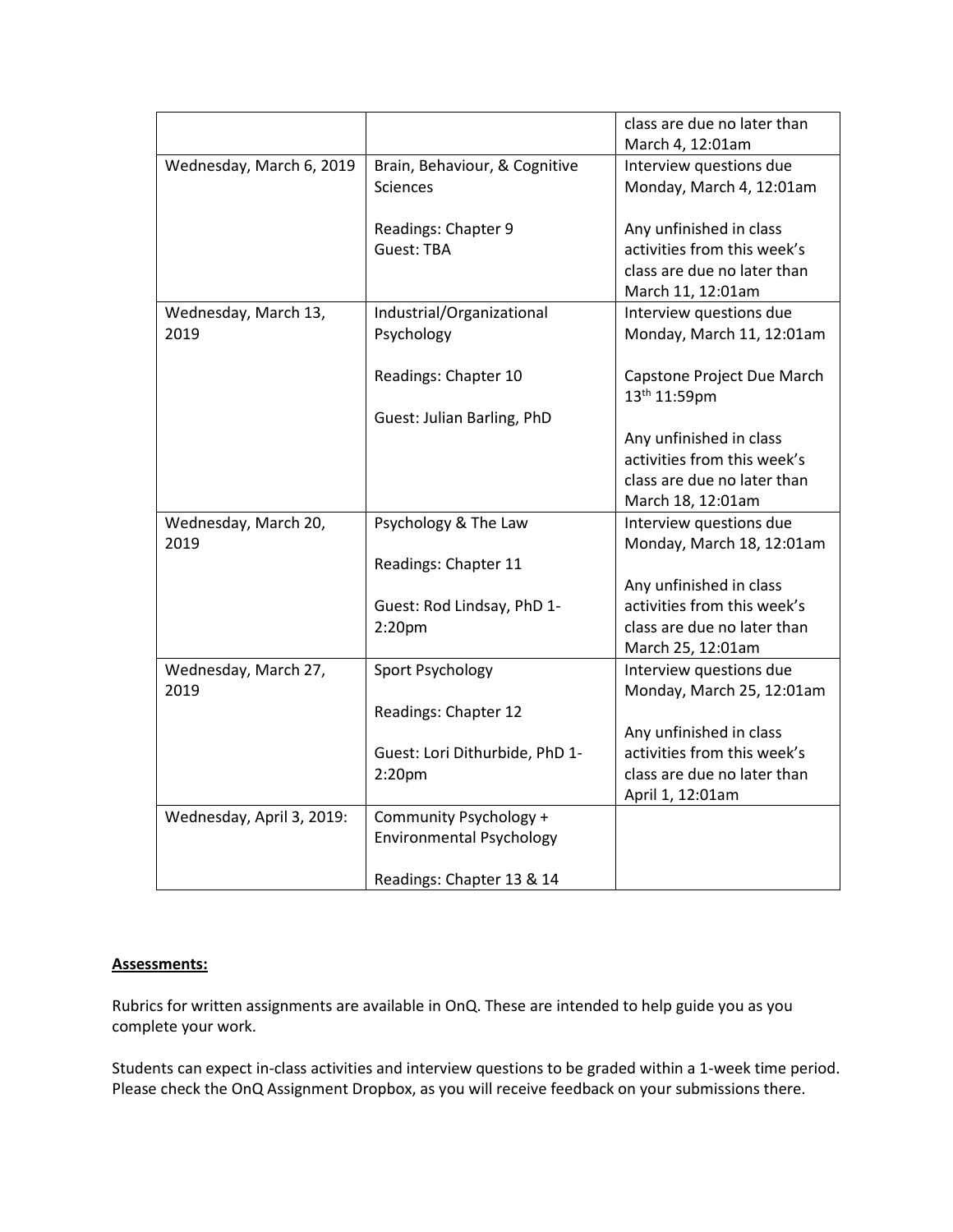Exams and the capstone project are expected to take approximately 2 weeks to grade.

| <b>Graded Components:</b>          |      |
|------------------------------------|------|
| <b>Midterm Test</b>                | 20%  |
| <b>Final Exam</b>                  | 35%  |
| <b>Interview Prep</b>              | 7%   |
| In-Class Activities                | 3%   |
| <b>Scholarly Talk Report</b>       | 2.5% |
| Tri-Council CORE ethics completion | 2.5% |
| Capstone Project                   | 30%  |
| <b>Bonus Marks</b>                 | 2%   |

#### **Midterm Test:**

There will be a midterm test in this course. Items will be multiple choice and short/long answer format. The test is created as a 75-minute assessment. In accordance with Universal Design Principles, all students will have 2 hours to complete the test.

#### **Final Exam:**

There will be a cumulative final exam in this course, scheduled by the registrar. Items will be multiple choice and short/long answer format.

#### **Policy on Missed Tests/Exams:**

There are no re-writes for the midterm exam. Students unable to write the midterm due to serious, extenuating circumstances must provide written documentation for their absence through the Academic Considerations Portal. Under these conditions, students who must miss the midterm exam will write a final exam worth 55%.

#### **In-Class Activities & Interview Preparation**

*In-Class Activities:* This is a highly interactive class with in-class activities and regular guest speakers. Activities are designed to be completed during class time, and will typically be submitted via the Assignment Submission box in onQ (there will be some exceptions where students are given handouts).

Please bring a laptop to class. If you do not have a laptop, please notify your instructor within the first two weeks of class so that solutions can be generated to support you in your work.

## *In case extra time is needed, assignments will be able to be submitted by the following Monday at 12:01am. No assignments will be accepted after this time.*

In-class activities are worth .75% each, and there will be at least 6 opportunities to participate throughout the semester. In accordance with universal design principles, this means that you only need to complete 4/6 in-class activities throughout the semester to earn full points on this component. This accommodates for missed classes due to extenuating circumstances. In-class activities are graded as formative work: it is expected that students who address all aspects of an in-class activity will receive full marks for engagement, along with helpful feedback for improvement.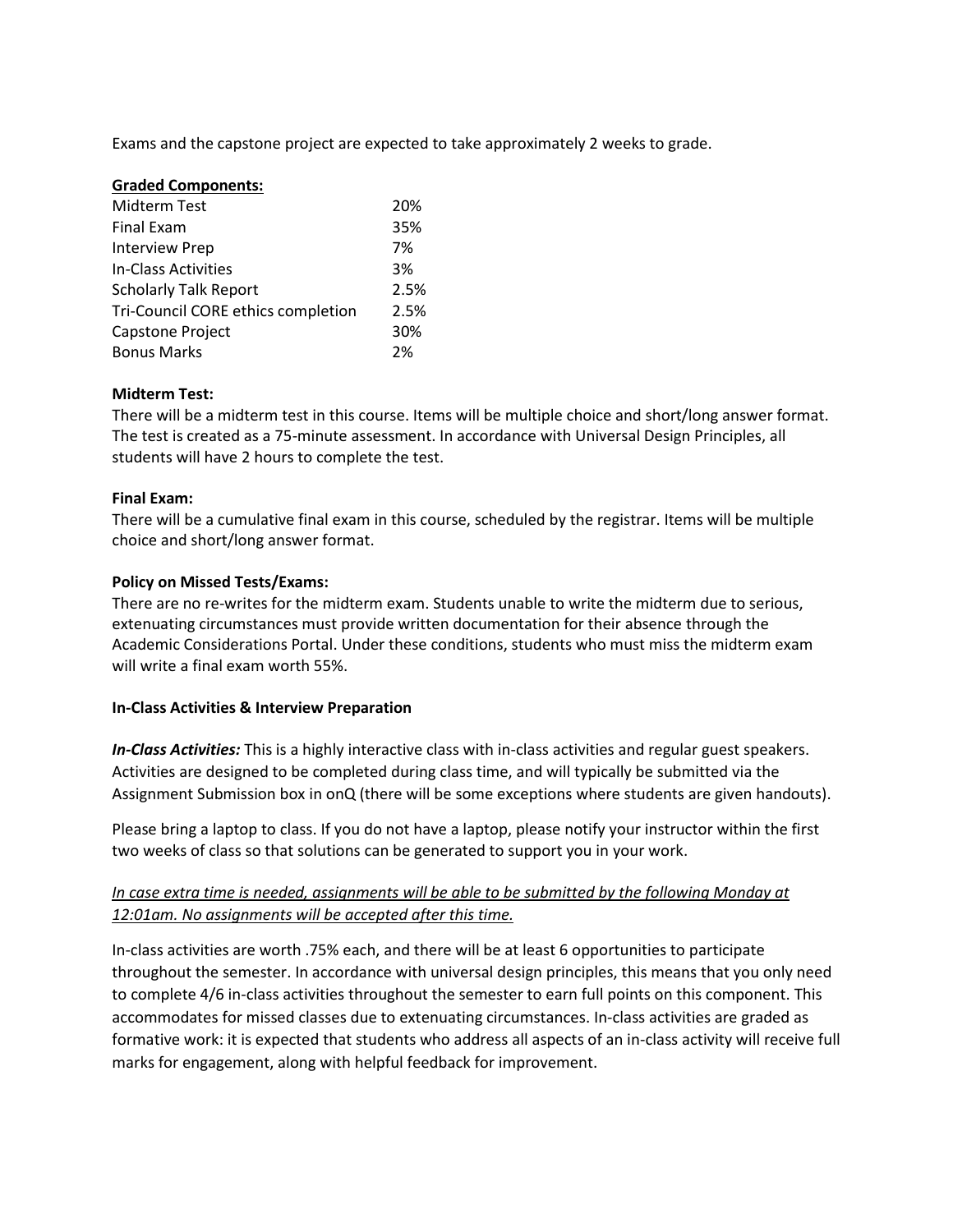*Interview Questions:* To help illustrate specifics of sub-disciplines in psychology, a variety of expert guest speakers have volunteered to attend our class throughout the semester. Students will prepare interview questions in advance that may be asked during the Q&A section of the guest lecture. Rubrics are available in OnQ. Deadlines are posted above: questions are due no later than the Monday at 12:01am *prior* to the respective visit. Because students can submit these interview questions at any time, late submissions are not accepted.

## **Scholarly Talk Report**

Students must attend *one* scholarly talk throughout the semester, and submit a 500-word report. We are fortunate to have distinguished experts regularly visit campus to present their research. Students are each expected to identify *one* talk of interest to them (the talk need not be in psychology), and complete a 500-word report, as described in OnQ.

Submissions will only be marked to the 500<sup>th</sup> word. Anything over will not be read or graded.

The formal deadline is the last date of the semester, although students should submit this within a week of the talk they are attending. Note that talks may not be happening in the last few weeks of the semester: it is up to *you* to identify a talk and attend. If you do not attend a talk and submit your report, your score will be 0 on this component.

NOTE: This is a tough task to do within the word limit, and writing concisely (accurately, descriptively, and in few words) is desired in many different career paths. To help you build practice, if you choose, you can submit a revision of your document within 1 week of receiving feedback for re-grading **ONLY IF** you submit prior to March 1, 2019. This is to ensure we have time for re-grading before the final projects are due.

## **Tri-Council CORE Ethics Completion**

A significant portion of funded research in Canada, and all academic research, is regulated by what is known as the "Tri-Council." The tri-council is comprised of the Canadian Institutes of Health Research (CIHR), The Natural Sciences and Engineering Research Council of Canada (NSERC), and the Social Sciences and Humanities Research Council of Canada (SSHRC). The *Tri-Council Policy Statement: Ethical Conduct for Research Involving Humans* (TCPS 2) guides what is considered ethical research under the tri-council umbrella in Canada. The tri-council has created an online tutorial to teach researchers about ethics in research. It consists of 8 modules, and typically takes about 3 hours to complete (it does not need to be done in one sitting). You are required to take this training for this course, and you may find it helpful to include as part of your resume in a section regarding professional development/additional training. Please submit your certificate of completion to the onQ dropbox no later than **Wednesday, January 23, 12:01am.**

## <https://tcps2core.ca/welcome>

Late submissions will be docked by 10% per day to a maximum of 5 days, at which point no late submissions will be accepted.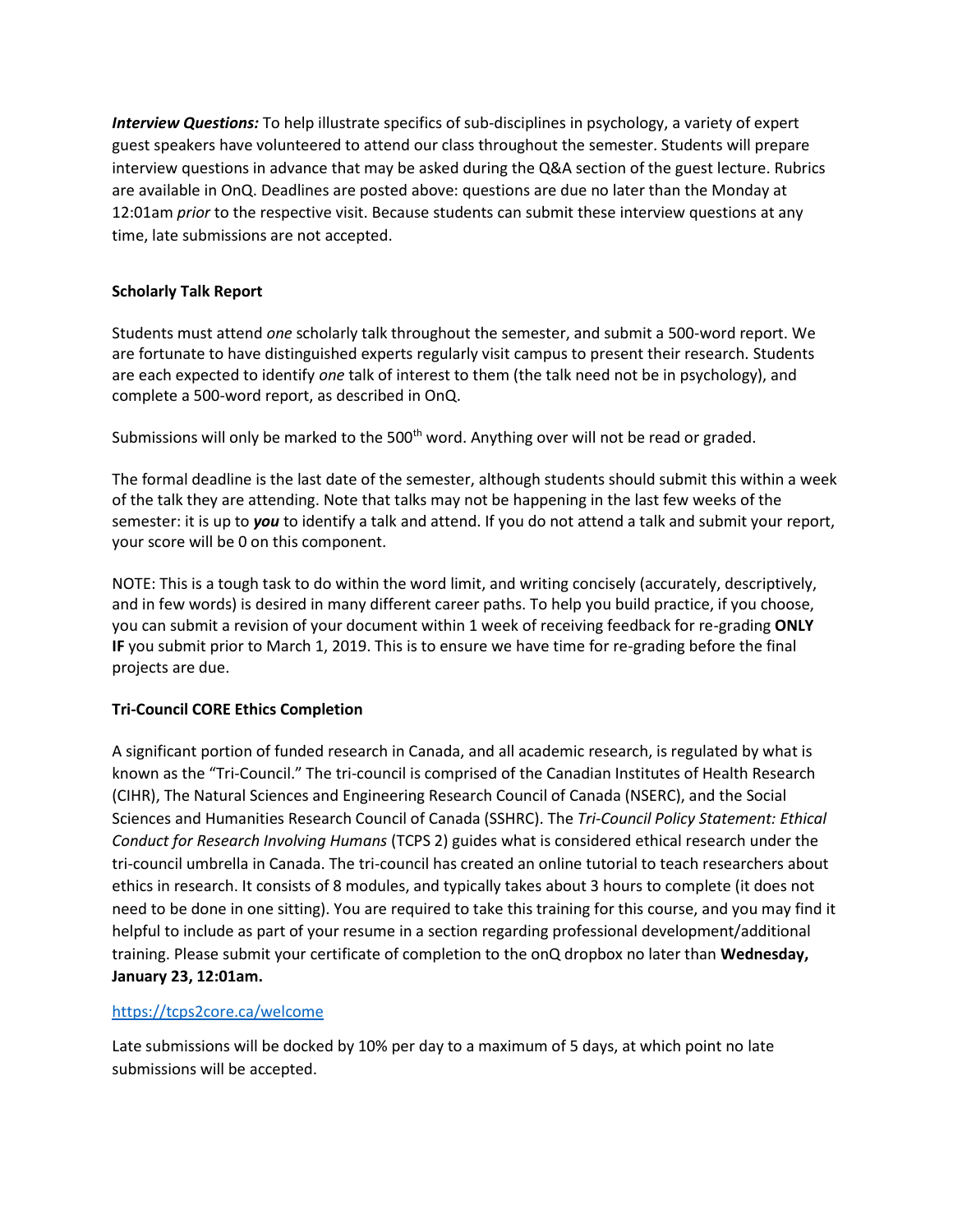#### **Capstone Project**

There is a capstone project in this class that will require you to demonstrate both skills and knowledge related to psychological science. This capstone project is a simulation of a Request for Proposals (RFP). RFPs are typically made to hire a consultant/consulting company/researcher for a specific project. Details are available in OnQ. It is recommended that you begin thinking about this project early during the semester, and that you consider reaching out to the library for support as you conduct your literature search.

Late submissions will be docked by 10% per day to a maximum of 5 days, at which point no late submissions will be accepted.

#### **Bonus Marks**

In this course you can earn bonus points by participating in the Psychology Research Participant Pool. For every half hour of research completed, you can increase your final mark in this course by 0.5% up to a maximum of 2%. If you are enrolled in more than one eligible course, you will select the course toward which your research participation will be credited when you sign up for a study. You can complete studies toward each course. You cannot apply the same study credit to more than one course, and research credit cannot be used to improve a failing mark to a passing mark. The last day to participate in research for bonus credit is the last day of classes. For more details, please see the information posted at the [Psychology Participant Pool page on the Department website.](http://www.queensu.ca/psychology/undergraduate/participant-pool-information)

All students will be activated in the participant pool by the  $3<sup>rd</sup>$  week of the term. If you have previously used the participant pool, you will use the same userid and password that you used previously. If you are new to the participant pool, you will receive an email with your login information by the  $3^{rd}$  week of class.

In addition, during the first week of the semester, you will be emailed a link to an online prescreening questionnaire that will be due by the end of the drop/add period (second Friday of the term). If you complete the larger prescreening questionnaire online, you may become eligible for additional studies, and those researchers will contact you directly to find a time to participate.

Participation in research is entirely voluntary. If you want to earn credit but don't want to participate in a particular study, you can complete an alternative assignment instead. For the alternative assignment, researchers either will offer a walk-through of their experiment, or they will have you to read an article or blog post, listen to a short podcast, or watch a short video and then answer questions about it. To complete an alternative assignment, you must contact **the principal investigator** of a particular study (see the study's contact information on SONA for their email) before the last week of classes for the semester to complete the alternative assignment option. Note that your course instructor is not involved in the administration of studies and alternative assignments. Although the length of studies will vary, all alternative assignments will last approximately 30 minutes, so you will earn 0.5% for each alternative assignment that you complete.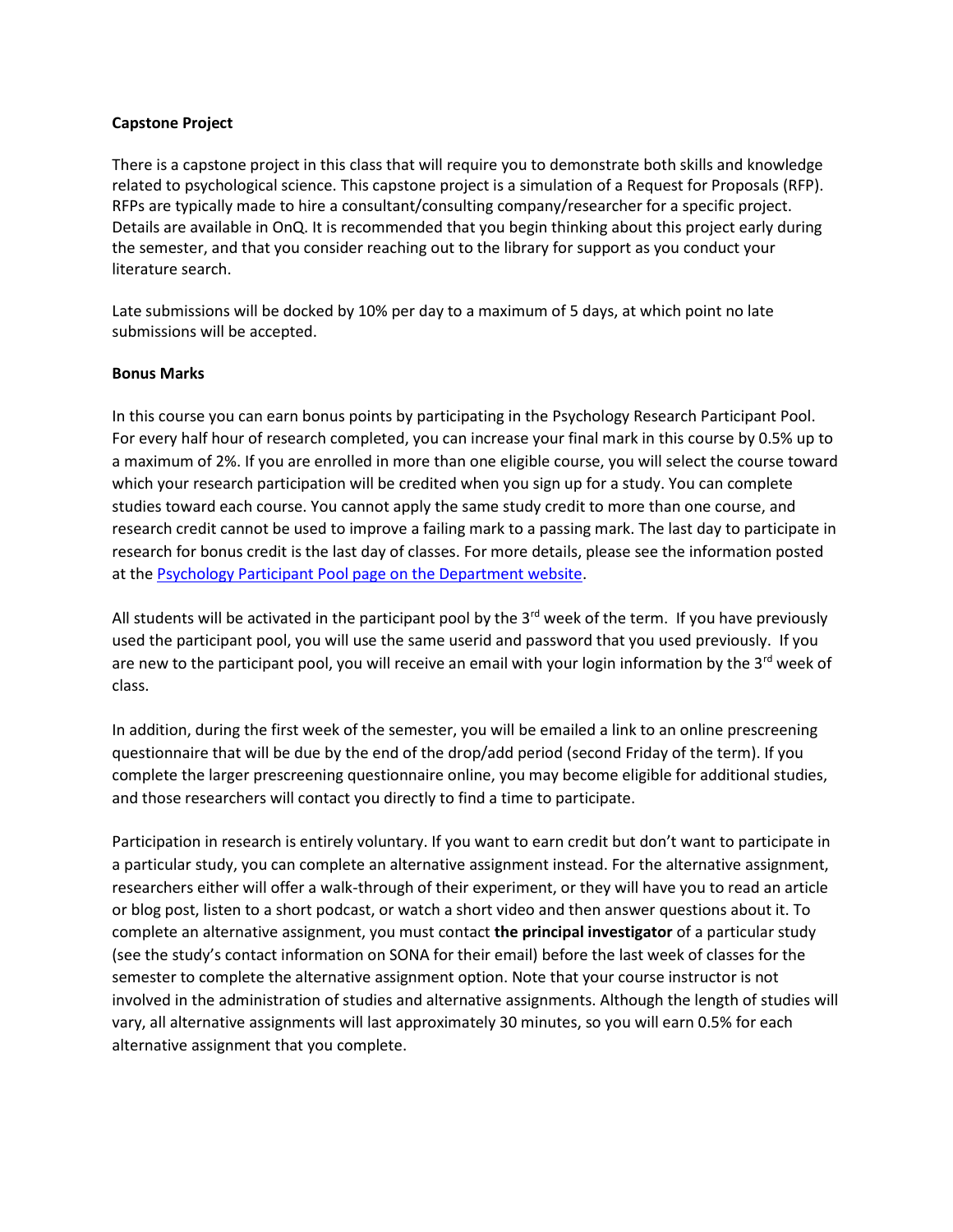## **Grading Method:**

All components of this course will receive numerical percentage marks. The final grade you receive for the course will be derived by converting your numerical course average to a letter grade according to Queen's Official Grade Conversion Scale:

| Grade        | <b>Numerical Course</b><br><b>Average (Range)</b> |
|--------------|---------------------------------------------------|
| $A+$         | 90-100                                            |
| Α            | 85-89                                             |
| A-           | 80-84                                             |
| $B+$         | 77-79                                             |
| B            | 73-76                                             |
| <b>B-</b>    | 70-72                                             |
| $C +$        | 67-69                                             |
| $\mathsf{C}$ | 63-66                                             |
| $C-$         | 60-62                                             |
| D+           | 57-59                                             |
| D            | 53-56                                             |
| D-           | 50-52                                             |
| F            | 49 and below                                      |

#### *Queen's Official Grade Conversion Scale*

#### **Academic Integrity:**

Academic Integrity is constituted by the six core fundamental values of honesty, trust, fairness, Respect, responsibility and courage (se[e www.academicintegrity.org\)](http://www.academicintegrity.org/). These values are central to the building, nurturing and sustaining of an academic community in which all members of the community will thrive. Adherence to the values expressed through academic integrity forms a foundation for the "freedom of inquiry and exchange of ideas" essential to the intellectual life of the University (see the Senate Report on Principles and Priorities

[http://www.queensu.ca/secretariat/policies/senate/report-principles-and-priorities\)](http://www.queensu.ca/secretariat/policies/senate/report-principles-and-priorities).

Students are responsible for familiarizing themselves with the regulations concerning academic integrity and for ensuring that their assignments conform to the principles of academic integrity. Information on academic integrity is available in the Arts and Science Calendar (see Academic Regulation [1 http://www.queensu.ca/artsci/academic-calendars/regulations/academic](http://www.queensu.ca/artsci/academic-calendars/regulations/academic-regulations/regulation-1)[regulations/regulation-1\)](http://www.queensu.ca/artsci/academic-calendars/regulations/academic-regulations/regulation-1), on the Arts and Science website (see [http://www.queensu.ca/artsci/academics/undergraduate/academic-integrity\)](http://www.queensu.ca/artsci/academics/undergraduate/academic-integrity), and from the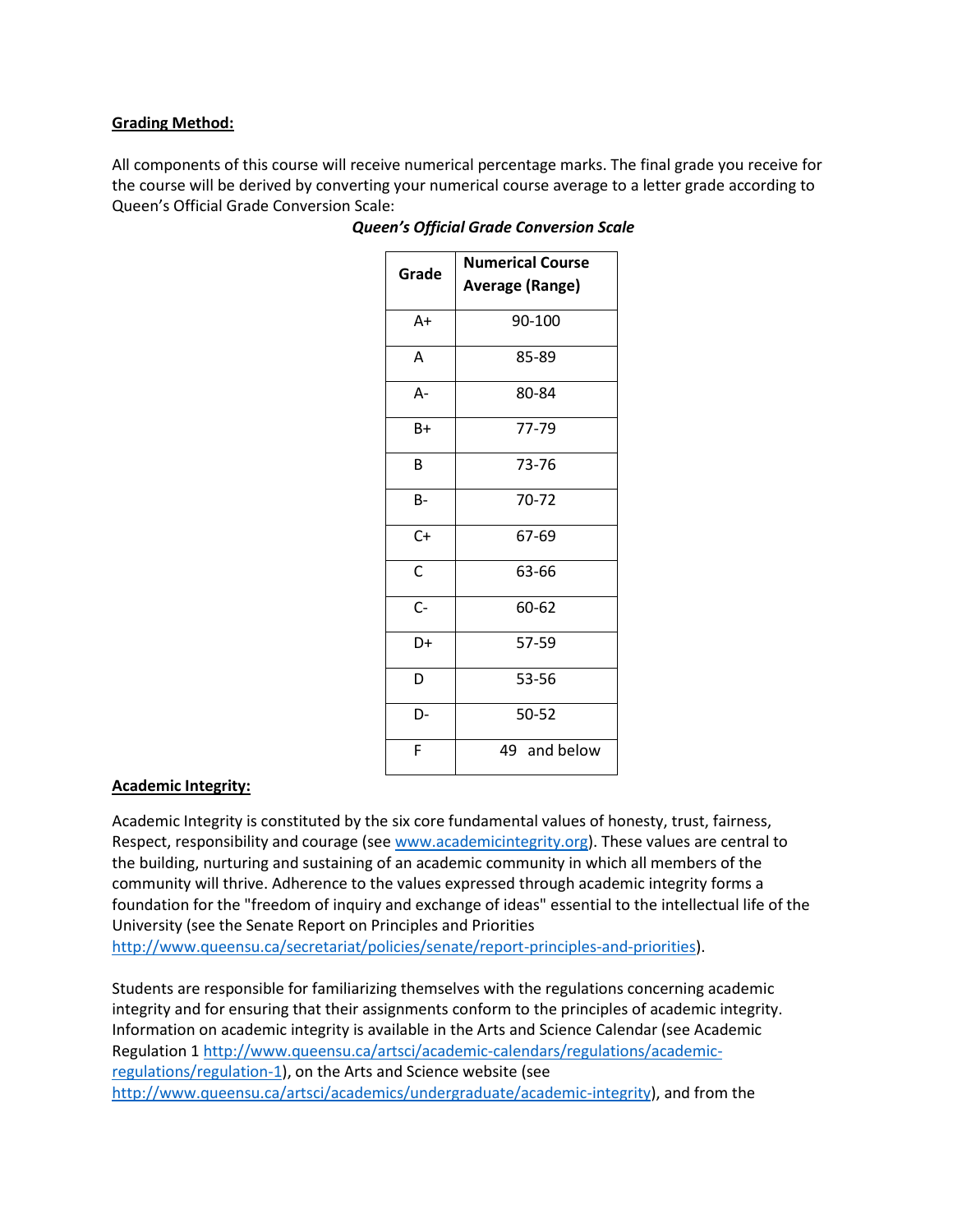instructor of this course. Departures from academic integrity include plagiarism, use of unauthorized materials, facilitation, forgery and falsification, and are antithetical to the development of an academic community at Queen's. Given the seriousness of these matters, actions which contravene the regulation on academic integrity carry sanctions that can range from a warning or the loss of grades on an assignment to the failure of a course to a requirement to withdraw from the university.

## **Copyright of Course Materials:**

Course material provided by your instructor, including course handouts and slides, is designed for use as part of this course at Queen<sup>1</sup>s University and is the property of the instructor unless otherwise stated. Third party copyrighted materials (such as book chapters and articles) have either been licensed for use in this course or fall under an exception or limitation in Canadian Copyright law.

Copying this material for distribution (e.g. uploading material to a commercial third-party website) can lead to a violation of Copyright law. Find out more about copyright here: [http://library.queensu.ca/copyright.](http://library.queensu.ca/copyright)

## **Accommodations Statement**:

Queen's University is committed to achieving full accessibility for persons with disabilities. Part of this commitment includes arranging academic accommodations for students with disabilities to ensure they have an equitable opportunity to participate in all of their academic activities. If you are a student with a disability and think you may need accommodations, you are strongly encouraged to contact Student Wellness Services (SWS) and register as early as possible. For more information, including important deadlines, please visit the Student Wellness website at: http://www.queensu.ca/studentwellness/accessibility-services/

## **Academic Considerations for Students in Extenuating Circumstances**:

The Senate Policy on Academic Consideration for Students in Extenuating Circumstances [\(http://www.queensu.ca/secretariat/sites/webpublish.queensu.ca.uslcwww/files/files/policies/Extenuat](http://www.queensu.ca/secretariat/sites/webpublish.queensu.ca.uslcwww/files/files/policies/ExtenuatingCircumstancesPolicyFinal.pdf) [ingCircumstancesPolicyFinal.pdf](http://www.queensu.ca/secretariat/sites/webpublish.queensu.ca.uslcwww/files/files/policies/ExtenuatingCircumstancesPolicyFinal.pdf)) was approved in April, 2017. Queen's University is committed to providing academic consideration to students experiencing extenuating circumstances that are beyond their control and which have a direct and substantial impact on their ability to meet essential academic requirements. The Faculty of Arts and Science is developing a protocol to provide a consistent and equitable approach in dealing with requests for academic consideration for students facing extenuating circumstances, which will be posted on the Faculty of Arts and Science website in Fall, 2017.

## **Statement of the Location and Timing of Final Examinations**:

As noted in Academic Regulation 8.2.1, "the final examination in any class offered in a term or session (including Summer Term) must be written on the campus on which it was taken, at the end of the appropriate term or session at the time scheduled by the Examinations Office." The exam period is listed in the key dates prior to the start of the academic year in the Faculty of Arts and Science Academic Calendar and on the Office of the University Registrar's webpage. A detailed exam schedule for the Fall Term is posted before the Thanksgiving holiday; for the Winter Term it is posted the Friday before Reading Week, and for the Summer Term the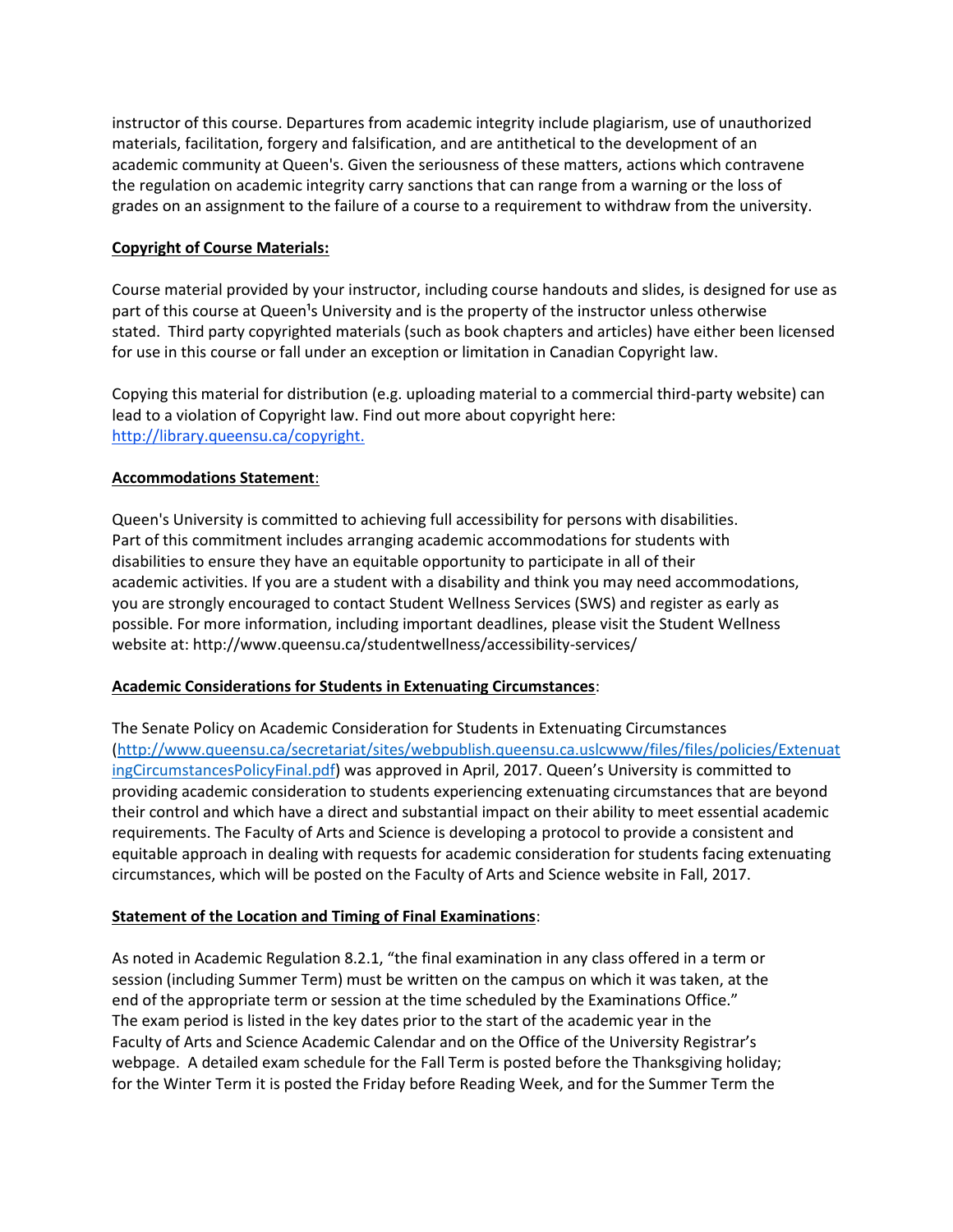window of dates is noted on the Arts and Science Online syllabus prior to the start of the course. Students should delay finalizing any travel plans until after the examination schedule has been posted. Exams will not be moved or deferred to accommodate employment, travel /holiday plans or flight reservations.

## **Turnitin Statement**

Queen's University has partnered with the third-party application Turnitin to help maintain our standards of excellence in academic integrity. Turnitin is a suite of tools that provide instructors with information about the authenticity of submitted work and facilitates the process of grading. Submitted files are compared against an extensive database of content, and Turnitin produces a similarity report and a similarity score for each assignment. A similarity score is the percentage of a document that is similar to content held within the database. Turnitin does not determine if an instance of plagiarism has occurred. Instead, it gives instructors the information they need to determine the authenticity of work as a part of a larger process.

Be aware that by logging into the site, you will be leaving onQ, and accessing TurnItIn's website and TurnItInSoftware. Your independent use of that site, beyond what is required for the course (for example, purchasing the company's products), is subject to TurnItIn's terms of use and privacy policy. You are encouraged to review these documents, using the link(s) below, before using the site. https://guides.turnitin.com/Privacy\_and\_Security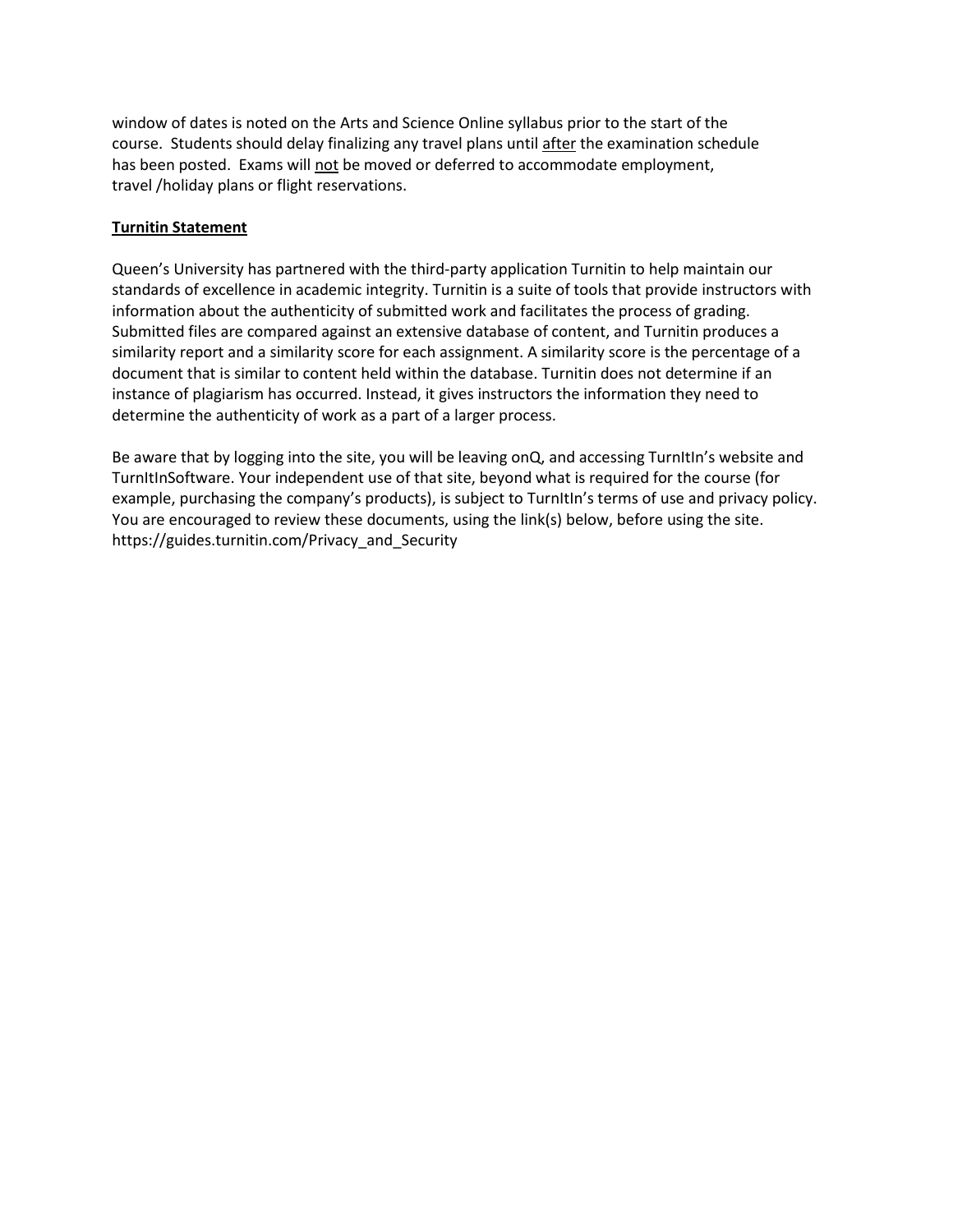## **Appendix 1: Interview Prep Questions (1 point each guest speaker) Assessment of Learning Outcomes: 1, 2, 3, 4, 5**

Instructions: Students will submit interview questions for guest speakers ahead of time. Dr. Norris will go through submitted questions, and select as many as possible to share. These questions will be presented *anonymously* to the guest. That means that this is a safe space to ask your "silly questions" (although they aren't silly!). The intention of this is to have your questions addressed, and to also convey to our guests that students are well prepared and ready to learn about the topic.

In designing your questions:

Carefully consider your readings associated with this guest speaker's topic. What questions do you have that are unanswered? Was there anything contradictory in what you've learned (within this class, or between this class and other contexts)? Is there a specific aspect of this area that you find confusing? You might consider thinking of questions across a few dimensions: basic and applied research (e.g., validity, reliability, generalizability, 3rd variables, how research is applied in practice), career development (e.g., educational training paths, volunteer opportunities, ongoing professional development opportunities {especially for students}), career management (e.g., career trajectory, average salary, common pitfalls and challenges).

The above are ideas, and not required. You are required to come up with at least 1 well-developed interview question for this speaker that will stimulate discussion. This means that your question(s) goes beyond a "yes or no" answer, and allows for some elaboration.

You are encouraged to submit more than 1 question if you have more :) This is truly an opportunity for you to learn professional interaction, and about a specific content area.

| <b>Criteria</b>       | Level 5                                                                                                                                                                                                                                                                     | Level 4                                                                                              | Level 3                                                                                                                                                                                                                                                       | Level <sub>2</sub>                                                                                                                                                 | Level 1                                                                              | <b>Not</b><br>submitted |
|-----------------------|-----------------------------------------------------------------------------------------------------------------------------------------------------------------------------------------------------------------------------------------------------------------------------|------------------------------------------------------------------------------------------------------|---------------------------------------------------------------------------------------------------------------------------------------------------------------------------------------------------------------------------------------------------------------|--------------------------------------------------------------------------------------------------------------------------------------------------------------------|--------------------------------------------------------------------------------------|-------------------------|
|                       | 1 point                                                                                                                                                                                                                                                                     | 0.85 points                                                                                          | 0.73 points                                                                                                                                                                                                                                                   | 0.65 points                                                                                                                                                        | 0.25 points                                                                          | 0 points                |
| Interview<br>question | The question<br>submitted<br>demonstrates<br>exceptional insight<br>into the topic area, is<br>fully developed with<br>specific details to<br>guide the discussion,<br>and is framed in such<br>a way that is likely to<br>facilitate rich and<br>meaningful<br>discussion. | The submitted<br>question is well-<br>developed, relevant,<br>and likely to stimulate<br>discussion. | The question<br>submitted displays<br>that you read the<br>content and had<br>some ideas that are<br>relevant for<br>discussion. Although<br>not fully developed,<br>this question<br>indicates you have<br>good comprehension<br>related to this<br>content. | The submitted<br>question, although<br>related to the topic,<br>does not display high<br>levels of insight,<br>and/or is not likely<br>to stimulate<br>discussion. | The submitted<br>question does not<br>demonstrate<br>insight into the<br>topic area. | <b>Missing</b>          |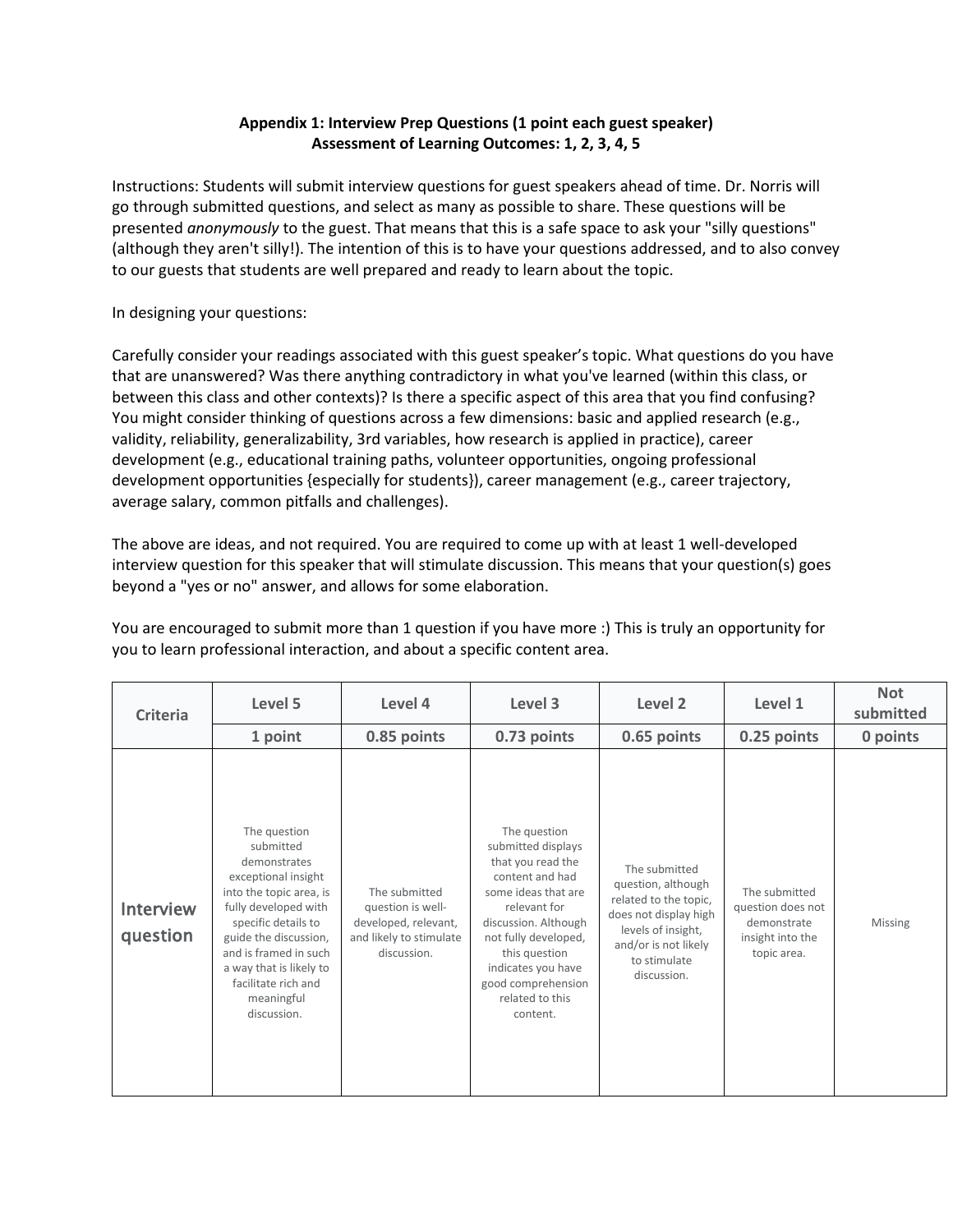## **Appendix 2: Scholarly Talk Report Rubric (2.5 marks in total) Assessment of Learning Outcomes: 1, 2, 3, 5**

Instructions: Students must attend *one* scholarly talk throughout the semester, and submit a 500-word report. We are fortunate to have distinguished experts regularly visit campus to present their research. Students are each expected to identify *one* talk of interest to them (the talk need not be in psychology), and complete a 500-word report, as described in OnQ.

Submissions will only be marked to the 500<sup>th</sup> word. Anything over will not be read or graded.

The formal deadline is the last date of the semester, although students should submit this within a week of the talk they are attending. Note that talks may not be happening in the last few weeks of the semester: it is up to *you* to identify a talk and attend. If you do not attend a talk and submit your report, your score will be 0 on this component.

NOTE: This is a tough task to do within the word limit, and writing concisely (accurately, descriptively, and in few words) is desired in many different career paths. To help you build practice, if you choose, you can submit a revision of your document within 1 week of receiving feedback for re-grading **ONLY IF** you submit prior to March 1, 2019. This is to ensure we have time for re-grading before the final projects are due.

Rubric on next page.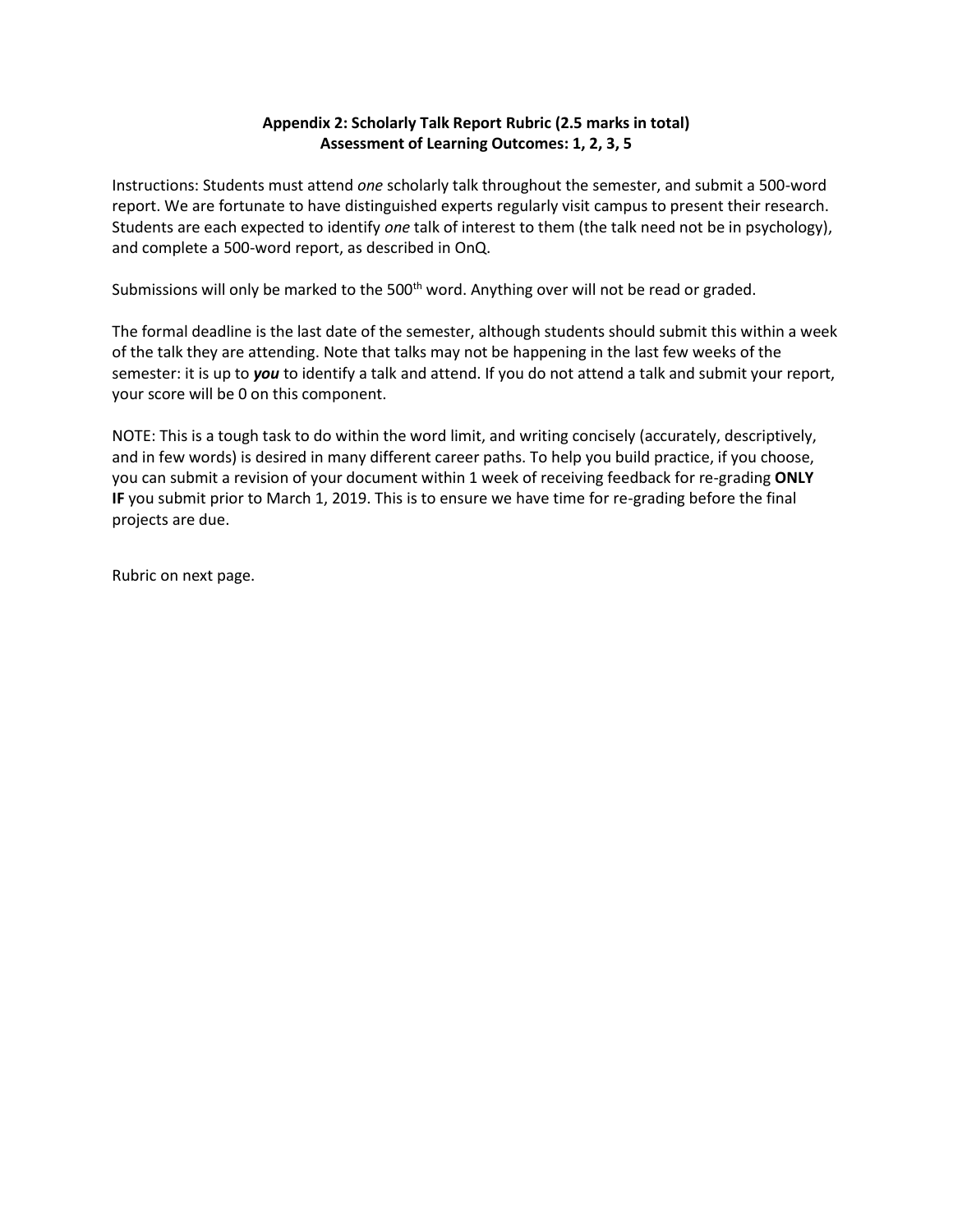## Rubric: Scholarly Talk Report

| <b>Criteria</b>                             | Level 5                                                                                                                                                                                                                    | Level 4                                                                                                                                                                          | Level 3                                                                                                                                                                 | Level 2                                                                                                                                                                      | Level 1                                                                                                                                                |
|---------------------------------------------|----------------------------------------------------------------------------------------------------------------------------------------------------------------------------------------------------------------------------|----------------------------------------------------------------------------------------------------------------------------------------------------------------------------------|-------------------------------------------------------------------------------------------------------------------------------------------------------------------------|------------------------------------------------------------------------------------------------------------------------------------------------------------------------------|--------------------------------------------------------------------------------------------------------------------------------------------------------|
|                                             | 0.5 points                                                                                                                                                                                                                 | 0.42 points                                                                                                                                                                      | 0.375 points                                                                                                                                                            | 0.315 points                                                                                                                                                                 | 0 points                                                                                                                                               |
| <b>Rationale for</b><br>program of<br>study | Exceeds expectations.<br>Concise and accurate<br>explanation that could<br>not be better written.                                                                                                                          | Identifies position of<br>current study situated<br>in a larger context<br>that any reader could<br>understand.                                                                  | Identifies position of<br>current study at an<br>acceptable level, but<br>there are gaps that<br>prevent<br>comprehensive<br>understanding in the<br>larger context.    | Identifies position of<br>current study, but<br>gaps limit<br>understanding.                                                                                                 | Rationale not clear<br>based on submission.                                                                                                            |
| <b>Hypothesis</b>                           | Exceeds expectations:<br>written such that<br>hypothesis is clearly<br>linked to rationale. This<br>could not be better<br>written.                                                                                        | Clearly identified.<br>Written such that<br>hypothesis is clearly<br>linked to rationale.                                                                                        | Clearly identified.<br>Written such that<br>hypothesis somewhat<br>linked to rationale.                                                                                 | Identified, Written<br>such that hypothesis<br>is not clearly linked to<br>rationale.                                                                                        | <b>Not</b><br>identified/identified<br>but no<br>correspondence<br>between hypothesis<br>and rationale                                                 |
| Ethics of<br>design                         | Exceeds expectations:<br>The design of the<br>research is well<br>articulated, and ethical<br>considerations have<br>been thoughtfully<br>considered                                                                       | Ethical considerations<br>have been<br>thoughtfully<br>considered in light of<br>both the program of<br>research and larger<br>context.                                          | Ethical considerations<br>have been<br>thoughtfully<br>considered in light of<br>the program of<br>research OR larger<br>context.                                       | Relevant ethical<br>considerations have<br>been identified                                                                                                                   | Relevant ethical<br>considerations have<br>not been clearly<br>identified                                                                              |
| <b>Results</b>                              | Exceeds<br>expectations: Described<br>with exceptional clarity<br>and detail, outcomes<br>considered in light of<br>hypothesis and larger<br>context                                                                       | Described clearly with<br>detail, and results<br>considered in light of<br>hypothesis and larger<br>context                                                                      | Described clearly, but<br>would benefit from<br>more details to<br>situate results in<br>context of the<br>hypotheses or larger<br>context                              | Described with<br>acceptable clarity, but<br>doesn't formally<br>address results in<br>context of the<br>hypotheses or larger<br>context                                     | Not described with<br>acceptable clarity                                                                                                               |
| <b>Evaluation</b>                           | <b>Exceeds expectations:</b><br>concepts including<br>reliability, validity, and<br>generalizability are<br>considered in detail,<br>and clearly correspond<br>with the rationale of<br>the research and larger<br>context | Concepts including<br>reliability, validity,<br>and generalizability<br>are considered, and<br>clearly correspond<br>with the rationale of<br>the research and<br>larger context | Concepts including<br>reliability, validity,<br>and generalizability<br>are considered, and<br>correspond with the<br>rationale of the<br>research or larger<br>context | At least 2 concepts<br>including reliability,<br>validity, and<br>generalizability are<br>considered, or there<br>is limited connection<br>between concepts<br>and rationale | 1 or fewer concepts<br>including reliability,<br>validity, and<br>generalizability is<br>considered, or<br>evaluations are not<br>scholarly in nature. |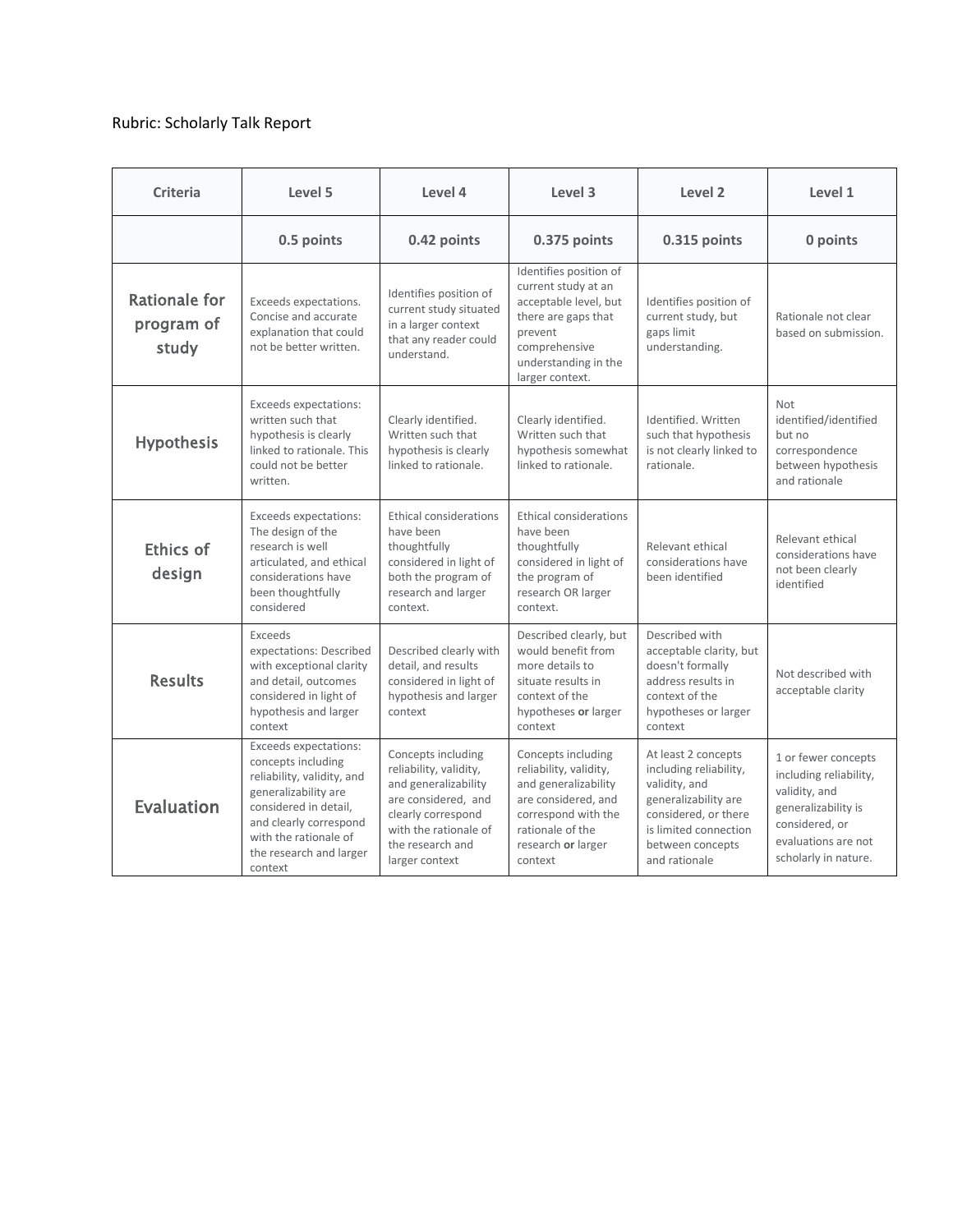## **Appendix 3: Capstone Project Assessment of Learning Outcomes: 1, 2, 3, 4, 5**

Your capstone project is a simulation of a Request for Proposals (RFP). RFPs are typically made to hire a consultant/consulting company/researcher for a specific project. This project is a simulation. That said, just as in a real RFP, the requirements are specific. Page limits and formats are **non-negotiable**, and the threshold for excellence is high.

Please see the included rubric to help guide you in your work.

## **RFP Details:**

Benny Factor is a wealthy philanthropist who is looking to donate money for someone to carry out a project that will improve humanity in some way, applying psychological science. He is willing to fund basic and applied projects, as long as they are grounded in empirical evidence, and are designed in such a way that their efficacy can be measured.

You must address the following points, in order:

- What is the real world problem that you are proposing to solve/research?
- What data is there to justify that your proposed problem is indeed problematic?
- What have others done to address this problem?
- Given the previous work that has been done on this problem, what is the gap that you intend to fill?
- What will you specifically do to address this problem?
- How will you know if your project has an effect?
- What are your hypothesized results?
- What are the implications of your hypothesized results?
- What are the limitations of your approach?

RFPs must also include a resume.

## **Formatting:**

This RFP does not follow APA manuscript formatting. You must use headings for all above-listed points. References are required. Your reference page does not count towards your page limit. References must be done in APA format.

Your submission is to be no more than 5-pages double spaced, 12 point font, Times New Roman font.

## **Looking for support in this project? Please see below:**

Study Services at Queen's: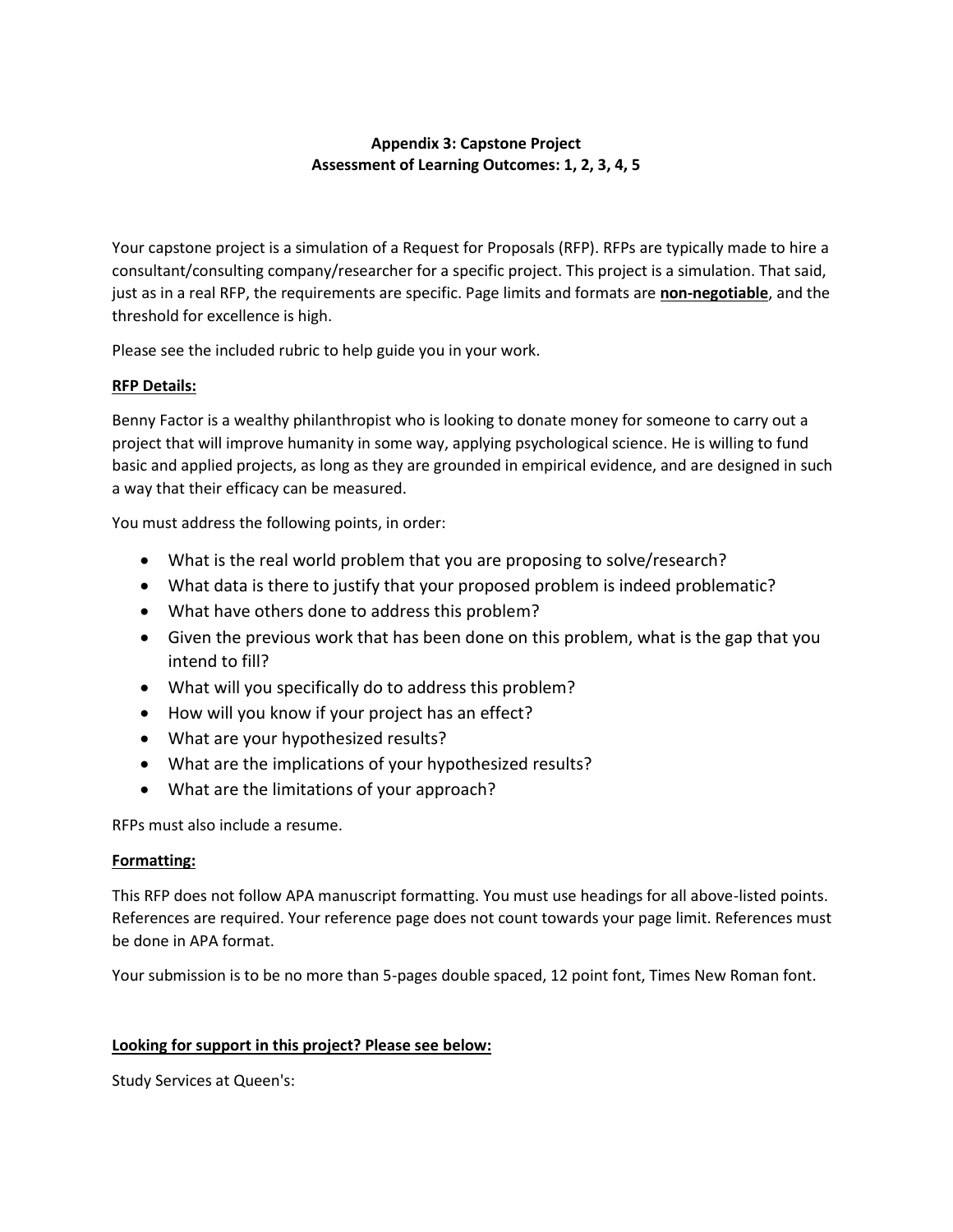1-on-1 meeting for writing strategies: https://sass.queensu.ca/programs/appointments/

Organizing your essay: http://sass.queensu.ca/onlineresource/topics/organizing-the-essay-body/

Writing introductions and conclusions: http://sass.queensu.ca/onlineresource/topics/essayintroductions-and-conclusions/

Writing paragraphs: http://sass.queensu.ca/onlineresource/topics/paragraphs/

## **Avoiding Plagiarism**

How to avoid plagiarism: http://sass.queensu.ca/onlineresource/topics/avoiding-plagiarism/

## **This will be submitted using TurnItIn**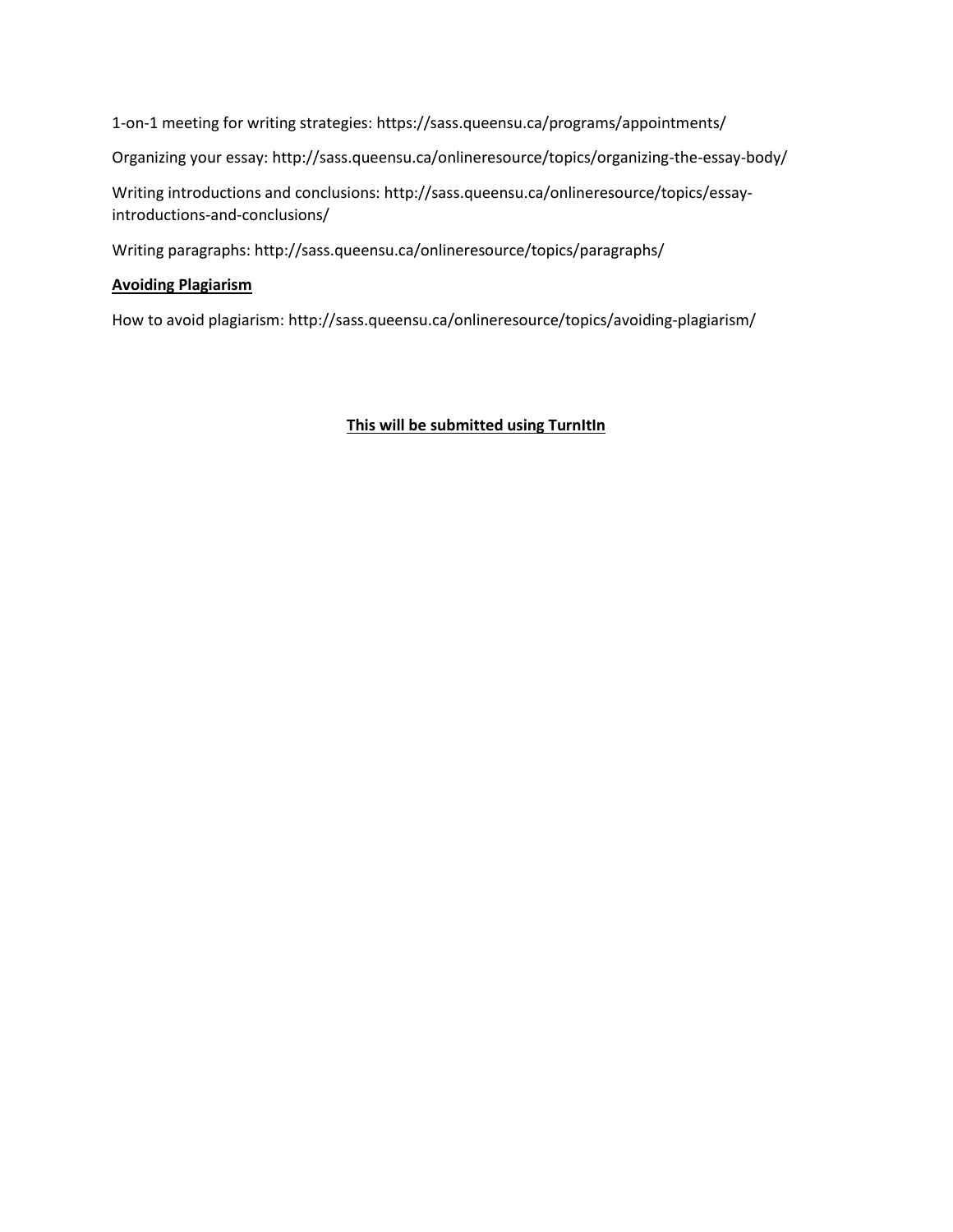## Rubric for RFP:

|                                                                                                                              | Level 6 (A+<br>Exceptional)                                                      | Level $5(A)$                                                                                                                                                                                                                                                | Level $4(B)$                                                                                                                                                                                                                                | Level $3$ (C)                                                                                                                                                                                | Level 2 (D)                                                                                                                               | Level 1 (Below<br>threshold)                                                                                                             | N/A     |
|------------------------------------------------------------------------------------------------------------------------------|----------------------------------------------------------------------------------|-------------------------------------------------------------------------------------------------------------------------------------------------------------------------------------------------------------------------------------------------------------|---------------------------------------------------------------------------------------------------------------------------------------------------------------------------------------------------------------------------------------------|----------------------------------------------------------------------------------------------------------------------------------------------------------------------------------------------|-------------------------------------------------------------------------------------------------------------------------------------------|------------------------------------------------------------------------------------------------------------------------------------------|---------|
| What is the real<br>world problem that<br>you are proposing<br>to solve/research?<br>(10%)                                   | Exceptional:<br><b>Exceeds</b><br>expectations<br>for a student<br>at this level | Problem is clearly<br>defined, with no<br>room for<br>interpretation                                                                                                                                                                                        | Problem is<br>adequately defined,<br>but there is<br>opportunity for<br>ambiguity                                                                                                                                                           | Problem is stated, but<br>questions remain as<br>to the specifics of the<br>question                                                                                                         | Vague problem is<br>stated, cannot be<br>researched as<br>stated, but with<br>significant details<br>could be studied                     | Problem cannot be<br>researched                                                                                                          | Missing |
| What data is there<br>to justify that your<br>proposed problem<br>is indeed<br>problematic?<br>(10%)                         | Exceptional:<br>Exceeds<br>expectations<br>for a student<br>at this level        | Problem stated is<br>solidly backed by<br>empirical data, with<br>little room for debate<br>as to the impact of<br>this problem                                                                                                                             | Problem is generally<br>supported by data,<br>but a stronger case<br>to justify the<br>problem could be<br>made                                                                                                                             | Problem is supported<br>by data that does not<br>directly support the<br>problem, but data<br>that is at least<br>somewhat relevant                                                          | Data is provided but<br>it does not clearly<br>support the problem                                                                        | Data is not at all<br>related to the problem                                                                                             | Missing |
| What have others<br>done to address<br>this problem?<br>(10%)                                                                | Exceptional:<br><b>Exceeds</b><br>expectations<br>for a student<br>at this level | A comprehensive<br>literature review is<br>provided, establishing<br>a strong overview of<br>related<br>research/work                                                                                                                                       | Literature review<br>provides a good<br>overview of previous<br>research/work<br>related to the<br>problem, addressing<br>most of relevant<br>past research/work                                                                            | Overview of past<br>research/work<br>related to this<br>problem is related to<br>the problem, but is<br>missing important<br>previous<br>research/work                                       | Overview of past<br>research/work is not<br>directly related to<br>the problem in this<br>context                                         | Review is not at all<br>related to past<br>research/work<br>addressing the<br>problem                                                    | Missing |
| Given the previous<br>work that has been<br>done on this<br>problem, what is<br>the gap that you<br>intend to fill?<br>(10%) | Exceptional:<br><b>Exceeds</b><br>expectations<br>for a student<br>at this level | The gap being filled<br>by the current<br>proposal is well<br>defined, and is well<br>justified based on the<br>literature review.<br>Proposal is laid out<br>such that the<br>reviewed/research<br>work of others clearly<br>highlights the current<br>gap | The gap being filled<br>by the current<br>proposal is specified,<br>and is appropriate<br>based on the<br>literature review.<br>Proposal is laid out<br>such that the<br>reviewed/research<br>work of others<br>suggests the current<br>gap | The gap being filled<br>by the current<br>proposal is included,<br>but would need more<br>information to clearly<br>connect how previous<br>research/work<br>highlights this specific<br>gap | The gap being filled<br>by the current<br>proposal is included,<br>but is not well<br>supported by the<br>review of past<br>research/work | The gap being filled by<br>the current proposal is<br>included, but is not at<br>all supported by the<br>review of past<br>research/work | Missing |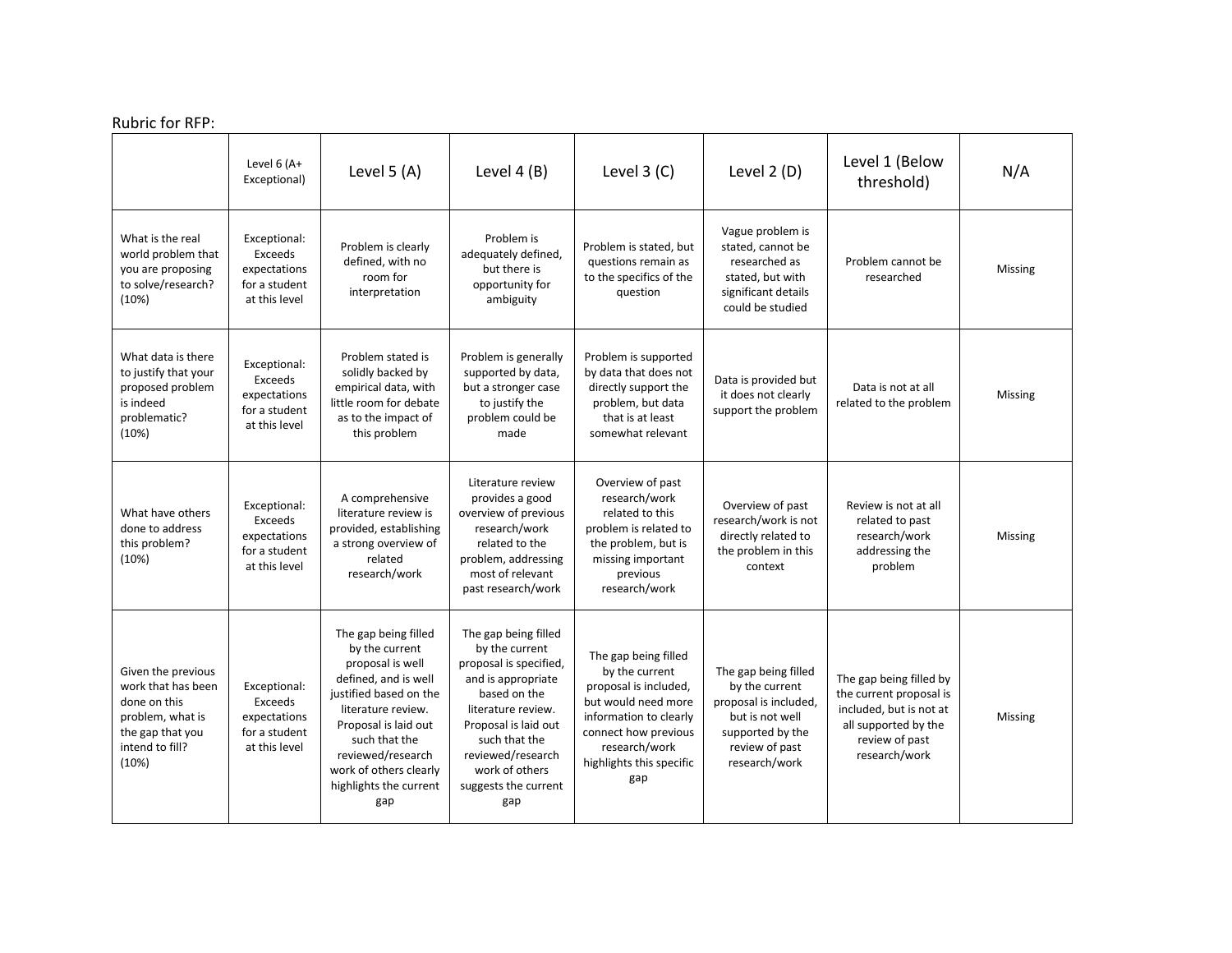| What will you<br>specifically do to<br>address this<br>problem?<br>(10%)  |                                                                           | The methodology for<br>the current project is<br>specific, detailed,<br>likely to provide a<br>solution to the<br>problem, and could<br>be replicated by<br>another person                                                                                             | The methodology for<br>the current project is<br>included, likely to<br>provide a solution to<br>the problem, and<br>could mostly be<br>replicated by<br>another person                                                                                             | The methodology for<br>the current project is<br>included, related to<br>the problem, but it<br>would not be possible<br>to approximate a<br>replication                                                                                                            | The methodology for<br>the current project is<br>missing significant<br>details such that the<br>paradigm is unclear,<br>but it is related to<br>the problem                                                                                                                       | The methodology for<br>the current project is<br>missing significant<br>details such that the<br>paradigm is unclear,<br>and it is unclear how<br>the paradigm is<br>related to the problem | Missing |
|---------------------------------------------------------------------------|---------------------------------------------------------------------------|------------------------------------------------------------------------------------------------------------------------------------------------------------------------------------------------------------------------------------------------------------------------|---------------------------------------------------------------------------------------------------------------------------------------------------------------------------------------------------------------------------------------------------------------------|---------------------------------------------------------------------------------------------------------------------------------------------------------------------------------------------------------------------------------------------------------------------|------------------------------------------------------------------------------------------------------------------------------------------------------------------------------------------------------------------------------------------------------------------------------------|---------------------------------------------------------------------------------------------------------------------------------------------------------------------------------------------|---------|
| How will you know<br>if your project has<br>an effect?<br>(10%)           | Exceptional:<br>Exceeds<br>expectations<br>for a student<br>at this level | Plan for evaluation is<br>well-specified, likely<br>to provide data that<br>measures efficacy in a<br>way that can be used<br>when evaluating the<br>proposed solution,<br>and plan includes an<br>understanding of how<br>to interpret the<br>measures as<br>proposed | Plan for evaluation is<br>well-specified, may<br>provide data that<br>measures efficacy in<br>a way that can be<br>used when<br>evaluating the<br>proposed solution,<br>and plan includes an<br>understanding of<br>how to interpret the<br>measures as<br>proposed | Plan for evaluation is<br>missing specifics, may<br>provide data that<br>measures efficacy in a<br>way that can be used<br>when evaluating the<br>proposed solution,<br>and plan includes an<br>understanding of how<br>to interpret the<br>measures as<br>proposed | Plan for evaluation is<br>missing specifics,<br>likely would not<br>provide data that<br>measures efficacy in<br>a way that can be<br>used when<br>evaluating the<br>proposed solution,<br>or is missing an<br>understanding of<br>how to interpret the<br>measures as<br>proposed | Plan for measurement<br>is not appropriate to<br>assess the metrics of<br>interest                                                                                                          | Missing |
| What are your<br>hypothesized<br>results?<br>(10%)                        | Exceptional:<br>Exceeds<br>expectations<br>for a student<br>at this level | Hypothesized results<br>are well specified,<br>and fit with the<br>design and purpose of<br>the project                                                                                                                                                                | Hypothesized results<br>are generally well<br>specified although<br>missing a few details,<br>and fit with the<br>design and purpose<br>of the project                                                                                                              | Hypothesized results<br>are generally well<br>specified although<br>missing a few details,<br>but do not clearly fit<br>with the design<br>and/or purpose of the<br>project                                                                                         | Hypothesized results<br>are missing<br>significant details,<br>and/or do not clearly<br>fit with the design<br>and/or purpose of<br>the project                                                                                                                                    | Hypothesized results<br>are not relevant for<br>the design or purpose<br>of the project                                                                                                     | Missing |
| What are the<br>implications of<br>your hypothesized<br>results?<br>(10%) | Exceptional:<br>Exceeds<br>expectations<br>for a student<br>at this level | Implications have<br>been thoroughly<br>considered, both<br>those that are<br>desirable and<br>undesirable                                                                                                                                                             | Implications have<br>been mostly<br>considered, both<br>those that are<br>desirable and<br>undesirable                                                                                                                                                              | Some implications<br>have been<br>considered, but there<br>are obvious<br>implications not<br>considered                                                                                                                                                            | Implications are<br>considered at a<br>surface level--more<br>detail is needed to<br>demonstrate<br>thoughtful<br>consideration of<br>impacts                                                                                                                                      | Implications are not<br>clearly related to the<br>proposed work                                                                                                                             | Missing |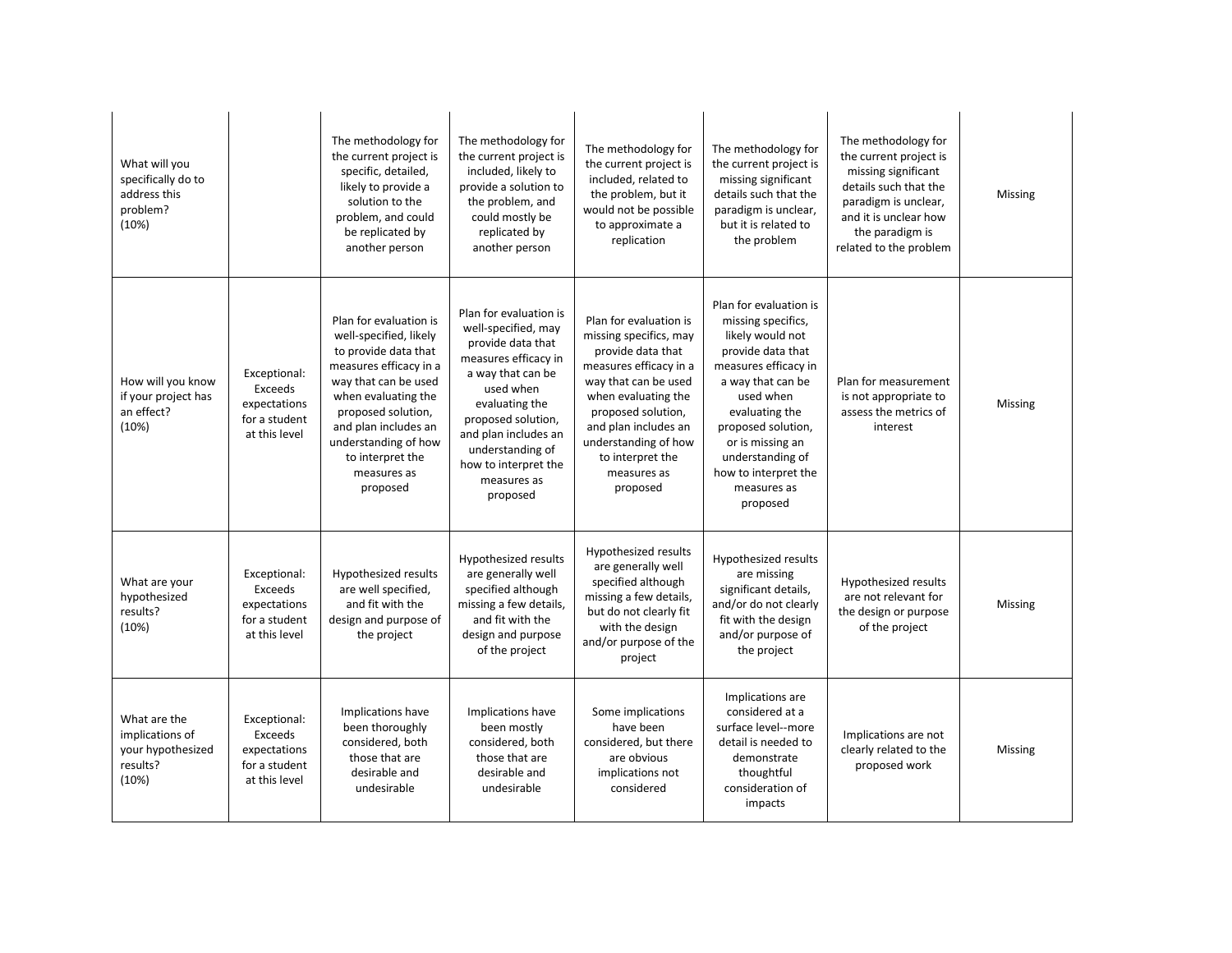| (10%)          | What are the<br>limitations of your<br>approach? | Exceptional:<br>Exceeds<br>expectations<br>for a student<br>at this level | Limitations have been<br>thoroughly<br>considered                                                             | <b>Most limitations</b><br>have been<br>considered                                                                                           | Some limitations have<br>been considered, but<br>there are obvious<br>limitations not<br>considered | Limitations are<br>considered at a<br>surface level--more<br>detail is needed to<br>demonstrate<br>thoughtful<br>consideration of how<br>this project could be<br>done better | Limitations are not<br>clearly related to the<br>proposed work                                 | Missing                                                                                                                                                                  |
|----------------|--------------------------------------------------|---------------------------------------------------------------------------|---------------------------------------------------------------------------------------------------------------|----------------------------------------------------------------------------------------------------------------------------------------------|-----------------------------------------------------------------------------------------------------|-------------------------------------------------------------------------------------------------------------------------------------------------------------------------------|------------------------------------------------------------------------------------------------|--------------------------------------------------------------------------------------------------------------------------------------------------------------------------|
| (5%)           | <b>Writing Quality</b>                           | Exceptional:<br>Exceeds<br>expectations<br>for a student<br>at this level | Well- structured, clear<br>sentences, concise<br>style, precise diction,<br>grammar with no<br>obvious errors | Well- structured,<br>clear sentences,<br>concise style, precise<br>diction, grammar has<br>no serious errors,<br>and almost no minor<br>ones | Most/all ideas<br>expressed clearly,<br>grammatical errors<br>that occur are minor                  | Style is often wordy,<br>abstract, convoluted<br>or overly<br>colloquial/slang,<br>numerous errors in<br>grammar and/or<br>punctuation                                        | Meaning of sentences<br>difficult to discern,<br>many errors in<br>grammar and<br>punctuation. | Difficult to follow.<br>Sentences are<br>disjointed.<br>Grammar/spelling<br>unacceptable for<br>submission in a<br>university course.<br>Please see SASS<br>for support. |
| (2%)           | References                                       | Exceptional:<br>Exceeds<br>expectations<br>for a student<br>at this level | Included, APA format,<br>no errors                                                                            | Included, APA<br>format, and almost<br>no minor errors                                                                                       | Included, APA format,<br>more than a minor<br>errors                                                | Included but not<br>formatted                                                                                                                                                 | Missing many<br>required citations                                                             | Missing                                                                                                                                                                  |
| Resume<br>(3%) |                                                  | Exceptional:<br>Exceeds<br>expectations<br>for a student<br>at this level | All points<br>incorporated from<br>the resume<br>workshop.                                                    | Almost all points<br>incorporate from the<br>resume work shop,<br>and almost no errors<br>are present based on<br>the resume<br>workshop     | Majority of points<br>from resume<br>workshop are<br>incorporated, errors<br>that occur are minor   | Some points from<br>resume workshop<br>included, but<br>numerous errors are<br>present                                                                                        | Many errors based on<br>the resume workshop,<br>not appropriate for<br>submission              | Missing                                                                                                                                                                  |